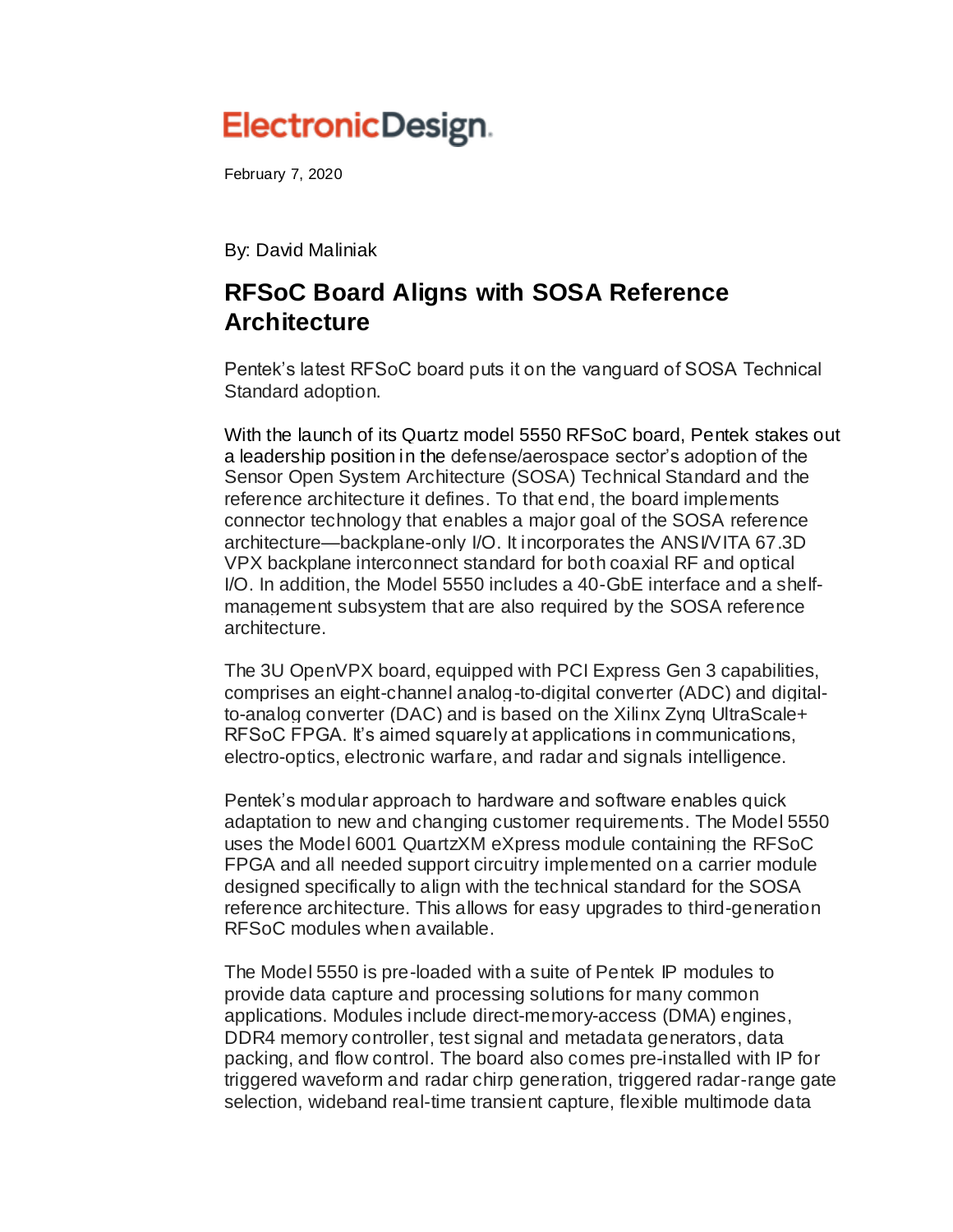acquisition, and extended decimation. For many applications, the Model 5550 can be used out-of-the-box with these built-in functions, requiring no FPGA development.

The front end accepts analog IF or RF inputs on eight coax connectors located within a VITA 67.3D backplane connector. After balun coupling to the RFSoC, the analog signals are routed to eight 4-GS/s, 12-bit ADCs. Each converter has built-in digital downconverters with programmable 1x, 2x, 4x, and 8x decimation plus independent tuning. The ADC digital outputs are delivered into the RFSoC programmable logic and processor system for signal processing, data capture, or routing to other resources. A stage of IP-based decimation provides another 16x stage of data reduction, ideal for applications that need to stream data from all eight ADCs.

Eight 4-GS/s, 14-bit DACs deliver balun-coupled analog outputs to a second VITA 67.3D coaxial backplane connector. Four additional 67.3D coaxial backplane connections are provided for clocks and timing signals.

The Model 5550 also uses the VITA-67.3D backplane connector for eight 28-Gb/s duplex optical lanes to the backplane. With two built-in 100 GigE UDP interfaces or a user-installed serial protocol in the RFSoC, the VITA-67.3D backplane interface enables gigabit communications independent of the PC le interface.

## **Navigating IP**

For cases in which IP development proves necessary, Pentek's Navigator Design Suite streamlines the process. The suite includes the Navigator FDK (FPGA Design Kit) for custom IP and Navigator BSP (Board Support Package) for creating host software applications. The Navigator FDK includes the board's entire FPGA design as a block diagram that can be edited in Xilinx's Vivado tool suite. All source code and complete documentation is included. Developers can integrate their IP along with the factory-installed functions or use the Navigator kit to replace the IP with their own. The Navigator FDK Library is AXI-4 compliant, providing a well-defined interface for developing custom IP or integrating IP from other sources.

The Navigator BSP supports Xilinx's PetaLinux on the Arm processors. Users can work efficiently using high-level API functions, or they can gain full access to the underlying libraries including source code. Pentek provides numerous examples to assist in the development of new applications.